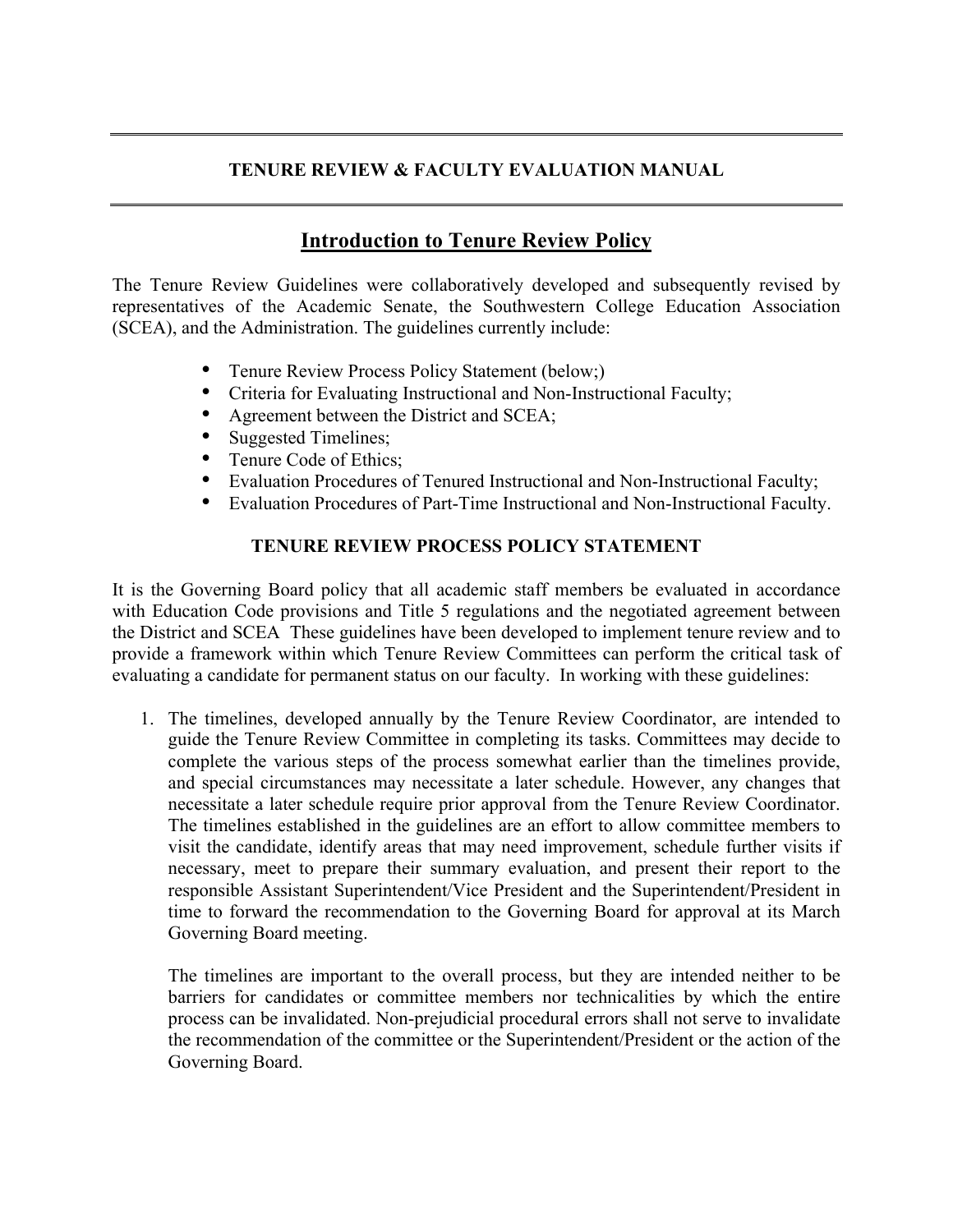Timelines suggested in the guidelines apply to all members of the Tenure Review Committee except the Assistant Superintendent/Vice President, Academic Affairs and the Assistant Superintendent/Vice President, Student Affairs due to the number of Tenure Review Committees upon which these persons serve. The responsible Assistant Superintendent/Vice President may choose to meet with a committee.

The Tenure Review Chair is responsible for preparing a suggested schedule of committee meetings and a required list of activities and/or observations, with a copy to the probationary faculty member as well as to the committee members, Assistant Superintendent/Vice President, Academic Affairs or Assistant Superintendent/Vice President, Student Affairs and Assistant Superintendent/Vice President, Human Resources, and the Tenure Review Coordinator. All essential activities must be carried out within the semester/period of evaluation.

- 2. The Contract between the District and the SCEA includes a Grievance Process which is designed to address any violation of this evaluation agreement. Every effort should be made to resolve issues within the committee or between the committee Chair, the Tenure Review Coordinator, and the responsible Assistant Superintendent/Vice President prior to invoking the Grievance Procedure.
- 3. If the committee recommends a Needs Improvement, the Chair informs the Tenure Review Coordinator, who in turn informs the responsible Assistant Superintendent/Vice President and the Superintendent/President, of the candidate's performance immediately after Tenure Review Committee Meeting #3. An improvement plan is a recommendation sent forward by the Tenure Review Committee, signed by the committee members, the candidate, a representative of SCEA, the Tenure Review Coordinator, and the responsible Assistant Superintendent/Vice President. Any recommendations for improvement are subject to appeal by the candidate and/or SCEA. The committee will update the candidate and the Tenure Review Coordinator, who will then update the responsible Assistant Superintendent/Vice President and the Superintendent/President, on the candidate's subsequent progress in accordance with the Needs Improvement Plan.
- 4. If the committee recommends an unsatisfactory evaluation, the Chair informs the Tenure Review Coordinator, who in turn informs the responsible Assistant Superintendent/ Vice President and Superintendent/President immediately after Tenure Review Committee #3.
- 5. After the committee makes its recommendation, the candidate's tenure review packet goes forward to the responsible Assistant Superintendent/Vice President, who concurs or does not concur with the committee's recommendation, and then on to the Superintendent/President for the last recommendation before the Governing Board makes the final decision regarding the candidate's employment status.

If the Assistant Superintendent/Vice President and/or Superintendent/President does not concur with the committee's recommendation, they can choose to either 1) meet with or communicate in writing with the committee to see if an agreement can be reached, or 2) make their own recommendation separate from the committee's. If a Needs Improvement is recommended, the Assistant Superintendent/Vice President and/or Superintendent